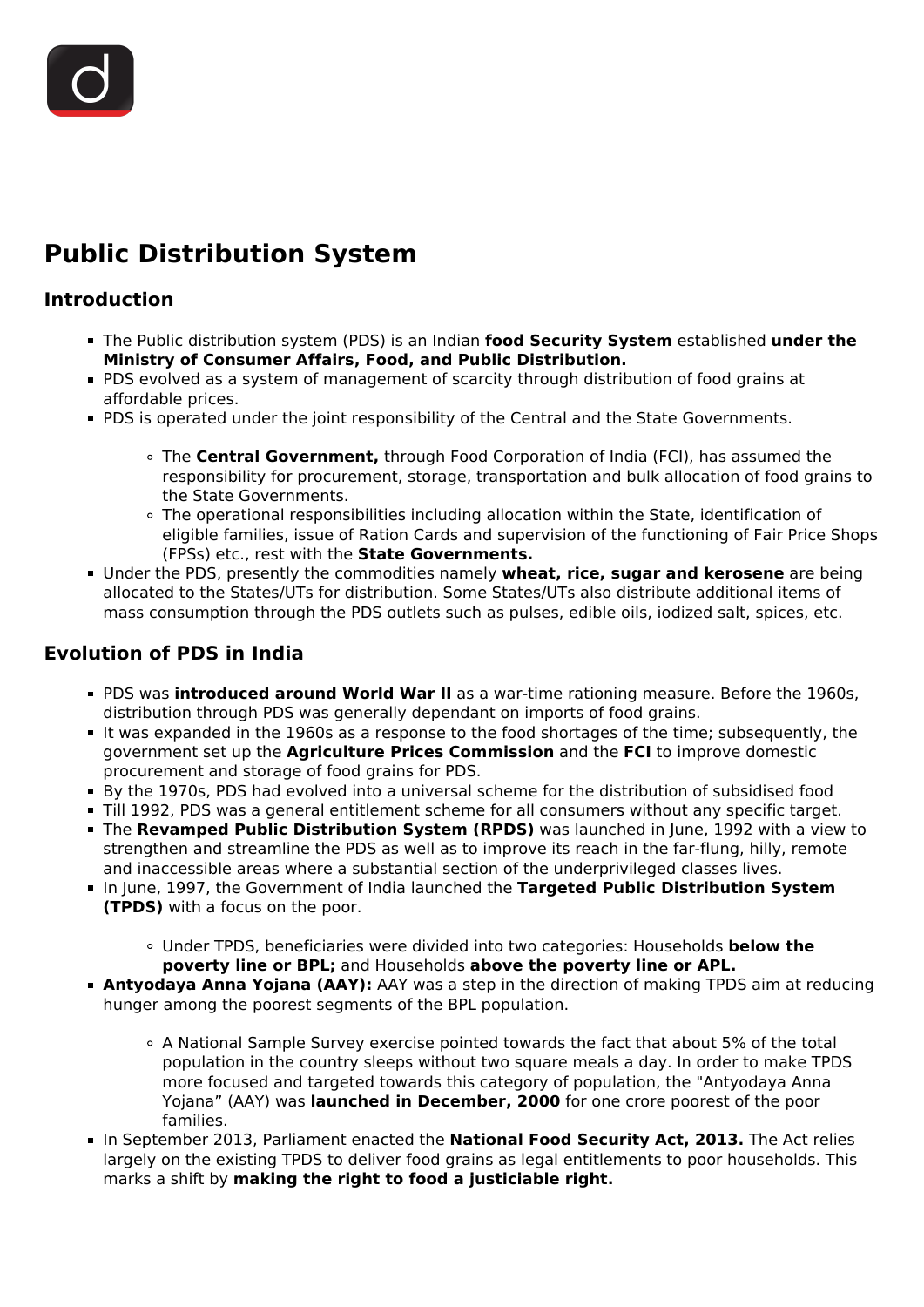## **How PDS system functions?**

- The Central and State Governments share responsibilities in order to provide food grains to the identified beneficiaries.
- The centre procures food grains from farmers at a **minimum support price (MSP)** and sells it to states at **central issue prices.** It is responsible for transporting the grains to godowns in each state.
- States bear the responsibility of transporting food grains from these godowns to each fair price shop (ration shop), where the **beneficiary buys the food grains at the lower central issue price.** Many states further subsidise the price of food grains before selling it to beneficiaries.



## **Importance of PDS**

- It helps in **ensuring Food and Nutritional Security** of the nation.
- It has helped in **stabilising food prices** and making food available to the poor at affordable prices.
- It **maintains the buffer stock of food grains** in the warehouse so that the flow of food remain active even during the period of less agricultural food production.
- It has helped in **redistribution of grains** by supplying food from surplus regions of the country to deficient regions.
- The system of minimum support price and procurement has contributed to the increase in food grain production.

## **Issues Associated with PDS System in India**

- **Identification of beneficiaries:** Studies have shown that targeting mechanisms such as TPDS are prone to **large inclusion and exclusion errors.** This implies that entitled beneficiaries are not getting food grains while those that are ineligible are getting undue benefits.
	- According to the estimation of an expert group set up in 2009, PDS suffers from nearly 61% error of exclusion and 25% inclusion of beneficiaries, i.e. the misclassification of the poor as non-poor and vice versa.
- **Leakage of food grains:** (Transportation leakages + Black Marketing by FPS owners) TPDS suffers from large leakages of food grains during transportation to and from ration shops into the open market. In an evaluation of TPDS, the erstwhile Planning Commission found 36% leakage of PDS rice and wheat at the all-India level.
- **Issue with procurement:** Open-ended Procurement i.e., all incoming grains accepted even if buffer stock is filled, creates a shortage in the open market.
- **Issues with storage:** A performance audit by the **CAG** has revealed a serious **shortfall in the government's storage capacity.**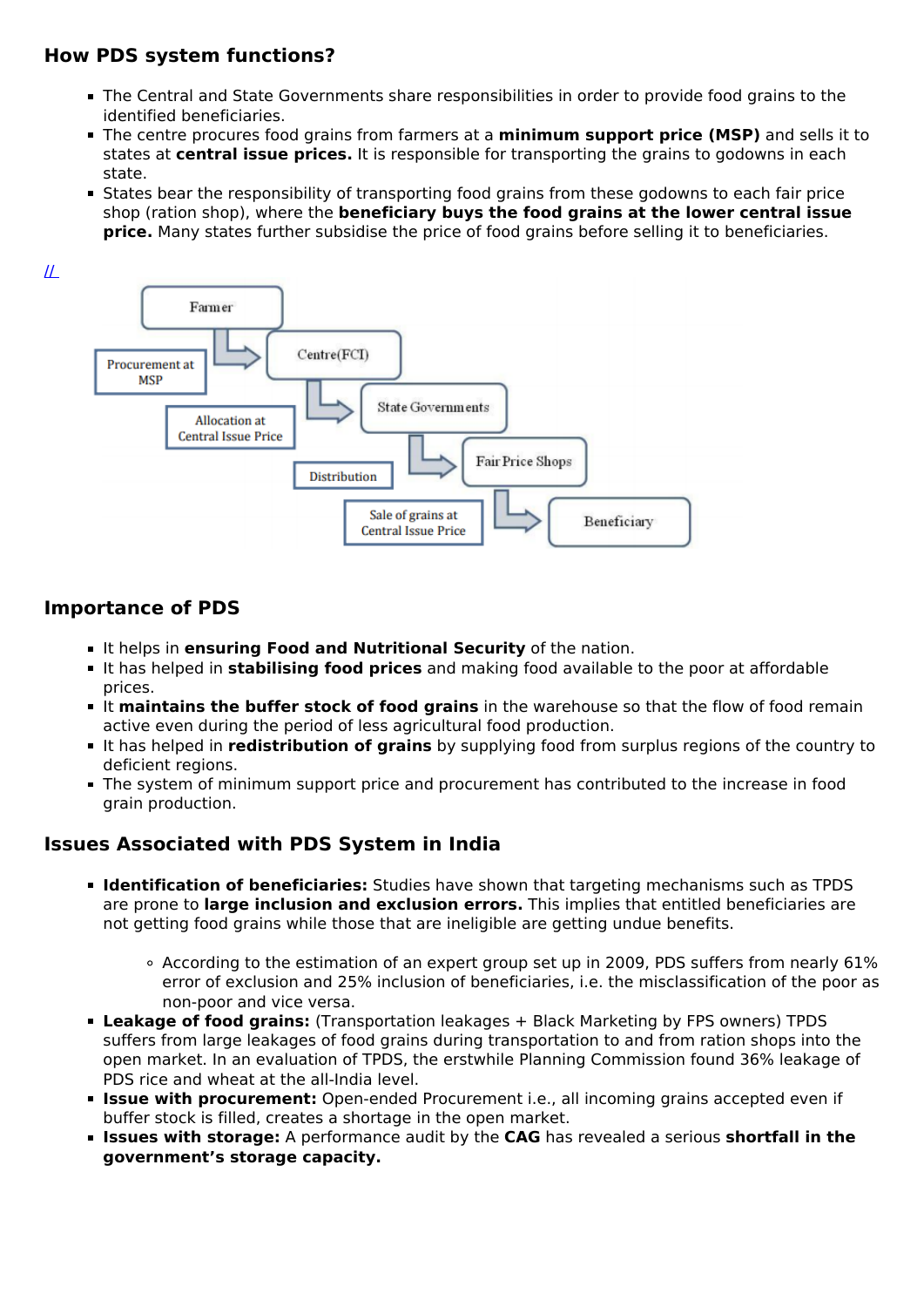- Given the increasing procurement and incidents of **rotting food grains,** the lack of adequate covered storage is bound to be a cause for concern.
- The provision of **minimum support price (MSP)** has encouraged farmers to divert land from production of coarse grains that are consumed by the poor, to rice and wheat and thus, **discourages crop diversification.**
- **Environmental issues:** The over-emphasis on attaining self-sufficiency and a surplus in food grains, which are water-intensive, has been found to be **environmentally unsustainable.**
	- Procuring states such as Punjab and Haryana are under environmental stress, including **rapid groundwater depletion, deteriorating soil and water conditions from overuse of fertilisers.**
	- o It was found that due to cultivation of rice in north-west India, the water table went down by 33 cm per year during 2002-08.

## **PDS Reforms**

- **Role of Aadhar:** Integrating Aadhar with TPDS will help in better identification of beneficiaries and **address the problem of inclusion and exclusion errors.** According to a study by the Unique Identification Authority of India, using Aadhaar with TPDS would help eliminate duplicate and ghost (fake) beneficiaries, and make identification of beneficiaries more accurate.
- **Technology-based reforms of TPDS implemented by states: Wadhwa Committee,** appointed by the Supreme court, found that certain states had implemented computerisation and other technology-based reforms to TPDS. Technology-based reforms helped plug leakages of food grains during TPDS.
	- Tamil Nadu implements a **universal PDS,** such that every household is entitled to subsidised food grains.
	- o States such as Chhattisgarh and Madhya Pradesh have implemented IT measures to streamline TPDS, through the digitisation of ration cards, the use of GPS tracking of delivery, and the use of SMS based monitoring by citizens.

#### *Technology-based reforms to TPDS undertaken by some states*

| Type of reform                                      | <b>Benefits of reform</b>                                                                                                                                                                                                          | <b>States implementing</b><br>reforms                                                       |
|-----------------------------------------------------|------------------------------------------------------------------------------------------------------------------------------------------------------------------------------------------------------------------------------------|---------------------------------------------------------------------------------------------|
| Digitisation of<br>ration cards                     | • Allows for online entry and verification of<br>beneficiary data<br>• Online storing of monthly entitlement of<br>beneficiaries, number of dependants,<br>offtake of food grains by beneficiaries<br>from FPS, etc.               | Andhra Pradesh,<br>Chhattisgarh, Tamil Nadu,<br>Madhya Pradesh,<br>Karnataka, Gujarat, etc. |
| Computerised<br>allocation to FPS                   | • Computerises FPS allocation, declaration<br>of stock balance, web-based truck<br>challans, etc.<br>• Allows for quick and efficient tracking of<br>transactions                                                                  | Chhattisgarh, Delhi,<br>Madhya Pradesh, Tamil<br>Nadu, etc.                                 |
| Issue of smart<br>cards in place of<br>ration cards | • Secure electronic devices used to store<br>beneficiary data<br>Stores data such as name, address,<br>biometrics, BPL/APL category and<br>monthly entitlement of beneficiaries and<br>family members<br>■ Prevents counterfeiting | Haryana, Andhra Pradesh,<br>Odisha etc.                                                     |
| Use of GPS<br>technology                            | Use of Global Positioning System (GPS)<br>technology to track movement of trucks<br>carrying food grains from state depots to<br><b>FPS</b>                                                                                        | Chhattisgarh, Tamil Nadu                                                                    |
| <b>SMS based</b>                                    | • Allows monitoring by citizens so they can                                                                                                                                                                                        | Chhattisgarh, Uttar                                                                         |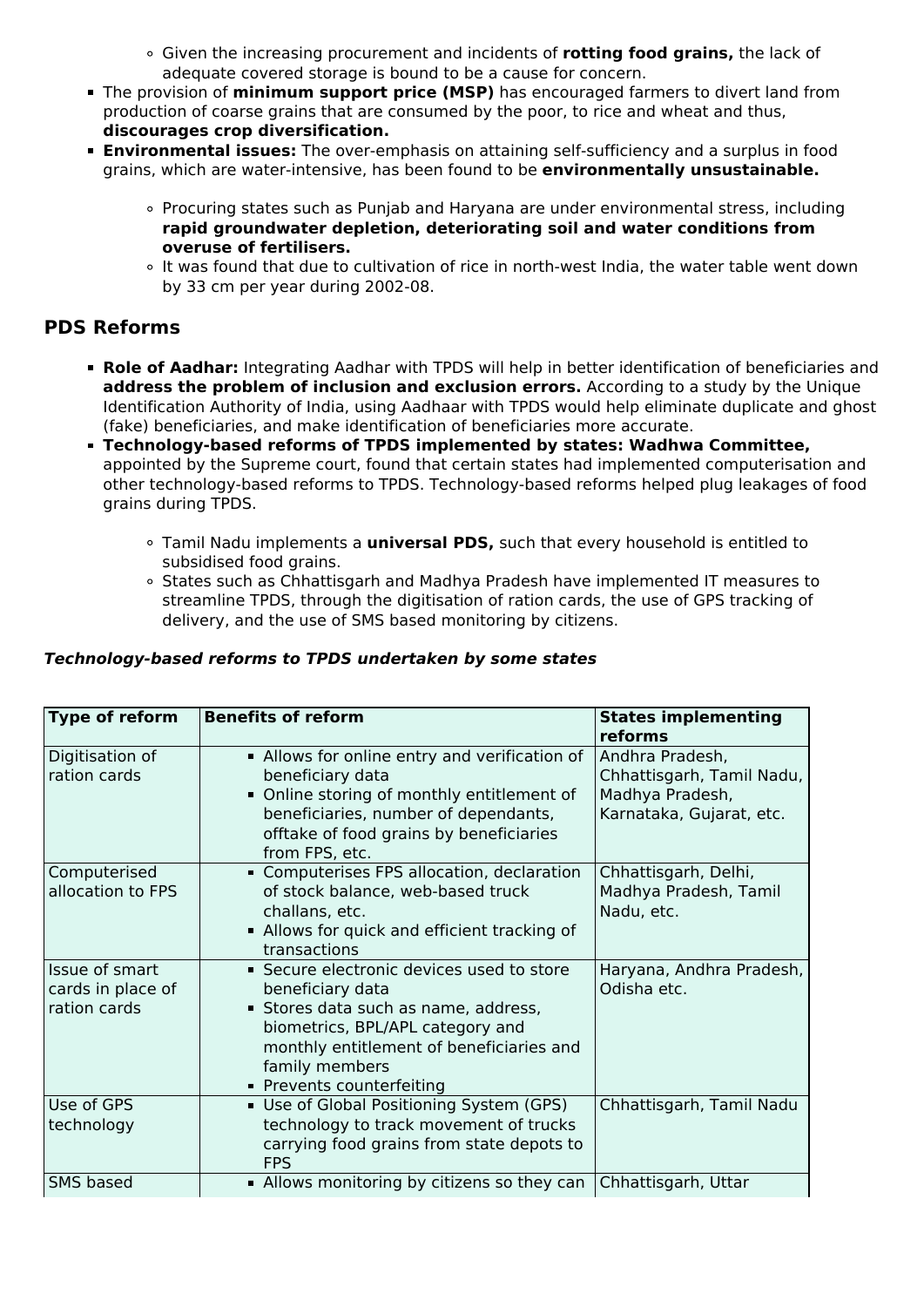| monitoring                           | register their mobile numbers and<br>send/receive SMS slerts during dispatch<br>and arrival of TPDS commodities                                | Pradesh, Tamil Nadu |
|--------------------------------------|------------------------------------------------------------------------------------------------------------------------------------------------|---------------------|
| Use of web-based<br>citizens' portal | • Publicises grievance redressal machinery, Chhattisgarh<br>such as toll free number for call centres<br>to register complaints or suggestions |                     |

## **PDS vs. Cash Transfers**

- National Food Security Act,2013 provides for reforms in the TPDS including schemes such as Cash transfers for provisioning of food entitlements.
- **Direct Benefit Transfer (DBT)** aims to:
	- reduce the need for huge physical movement of foodgrains
	- provide greater autonomy to beneficiaries to choose their consumption basket
	- enhance dietary diversity
	- reduce leakages
	- o facilitate better targeting
	- promote financial inclusion

#### *Advantages and disadvantages of PDS and other delivery mechanisms*

| <b>Machanism</b> | <b>Advantages</b>                                                                                                                                                                                                                                                                                                                                                 | <b>Disadvantages</b>                                                                                                                                                                                       |
|------------------|-------------------------------------------------------------------------------------------------------------------------------------------------------------------------------------------------------------------------------------------------------------------------------------------------------------------------------------------------------------------|------------------------------------------------------------------------------------------------------------------------------------------------------------------------------------------------------------|
| <b>PDS</b>       | Insulates beneficiaries from<br>inflation and price volatility<br><b>Ensures entitlement is used</b><br>for food grains only<br>- Well-developed network of<br>FPS ensures access to food<br>grains even in remote<br>areas                                                                                                                                       | • Low offtake of food grains<br>from each household<br>High leakage and diversion<br>of subsidised food grain<br>Adulteration of food grain<br>Lack of viability of FPS due<br>to low margins              |
| Cash transfers   | Cash in the hands of poor<br>increases their choicess<br>Cash may relieve financial<br>constraints faced by the<br>poor, make it possible to<br>form thrift societies and<br>access credit<br>• Administrative costs of<br>cash transfer programmes<br>may be significantly lesser<br>than that of other schemes<br>• Potential for making<br>electronic transfer | Cash can be used buy non-<br>food items<br>• May expose recipients to<br>price volatility and inflation<br>There is poor access to<br>banks and post offices in<br>some areas                              |
| Food coupons     | • Household is given the<br>freedom to choose where it<br>buys food<br>Increases incentive for<br>competitive prices and<br>assured quality of food<br>grains among PDS stores<br>Ration shops get full food<br>grains from the poor, no<br>incentive to turn the poor<br>away                                                                                    | • Food coupons are not<br>indexed for inflation; may<br>expose recipients to<br>inflation<br>Difficult to administer; there<br>have known to be delays in<br>issuing food coupons and<br>reimbursing shops |

## **Way Forward**

**PDS** is one of the biggest welfare programmes of the government, helping farmers sell their